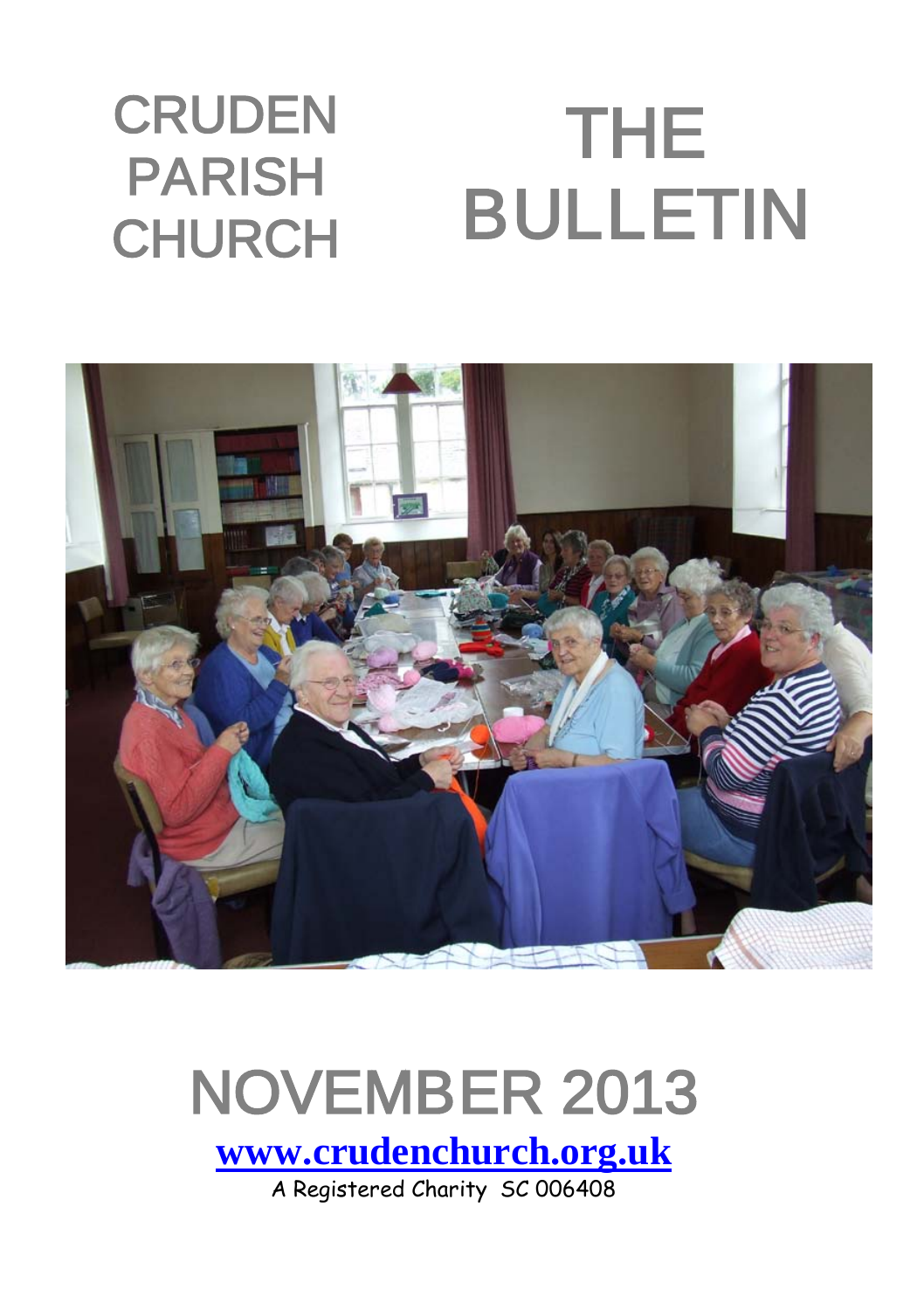# **DIARY DATES**

# **NOVEMBER 2013**

#### EACH WEEK

*Sundays* 10.00 am Children's Sunday Club in the Old Church & Stables

| Sunday 3rd       | $\ddot{\cdot}$            | <b>MORNING SERVICE</b>                                                                   |  | $10.00$ am         |                                 |
|------------------|---------------------------|------------------------------------------------------------------------------------------|--|--------------------|---------------------------------|
| Wednesday 6th :  |                           | Coffee and Chat                                                                          |  | $10:30 \text{ am}$ | Hall                            |
|                  |                           | Guild Presbyterial Council<br>The Right Rev Lorna Hood, Moderator                        |  | 7.30 pm            | Fyvie Church                    |
| Sunday 10th      | $\mathbb{R}^{\mathbb{Z}}$ | <b>REMEMBRANCE SERVICE</b>                                                               |  | <u>10.30 am</u>    |                                 |
| Monday $11th$ :  |                           | Watch and Talk Group                                                                     |  |                    | 7.30 pm Main Street, Cruden Bay |
| Wednesday 13th:  |                           | <b>Choir Practice</b>                                                                    |  | 7.30 pm<br>Hall    |                                 |
| Sunday 17th      | $\ddot{\cdot}$            | <b>MORNING SERVICE</b><br>$10.00 \text{ am}$<br>Service conducted by Cruden Church Guild |  |                    |                                 |
| Monday 18th      | $\ddot{\cdot}$            | <b>Kirk Session</b>                                                                      |  | $7.30 \text{ pm}$  | Hall                            |
| Thursday 21st    | $\ddot{\cdot}$            | <b>MESSY CHURCH</b>                                                                      |  | $3:30 \text{ pm}$  | Hatton                          |
| Sunday 24th      | $\ddot{\cdot}$            | <b>MORNING SERVICE</b><br><b>Sacrament of Holy Communion</b>                             |  | $10.00$ am         |                                 |
| Monday 25th      | $\ddot{\cdot}$            | Cruden Guild<br>"Life's Challenges" - Ewan Mackay                                        |  | $7.30 \text{ pm}$  | Hall                            |
| Wednesday 27th : |                           | <b>Choir Practice</b>                                                                    |  | $7.30 \text{ pm}$  | Hall                            |
| Friday 29th      | $\ddot{\cdot}$            | St Andrew's Night Dinner                                                                 |  |                    | 7.30 pm Longhaven Hall          |

#### **FORTHCOMING DATES IN DECEMBER**

| Wednesday 4th : |  | Coffee and Chat<br><b>Choir Practice</b>               | $10:30 \text{ am}$<br>$7.30 \text{ pm}$ | Hall<br>Hall |
|-----------------|--|--------------------------------------------------------|-----------------------------------------|--------------|
| Sunday 8th      |  | <b>MORNING SERVICE</b><br><b>Ythan Singers Concert</b> | $10.00 \text{ am}$<br>$3.00 \text{ pm}$ |              |

**CHANGE OF TIME Please note that the service on 10 November - Remembrance Sunday - will begin at the later time of 10.30 am.**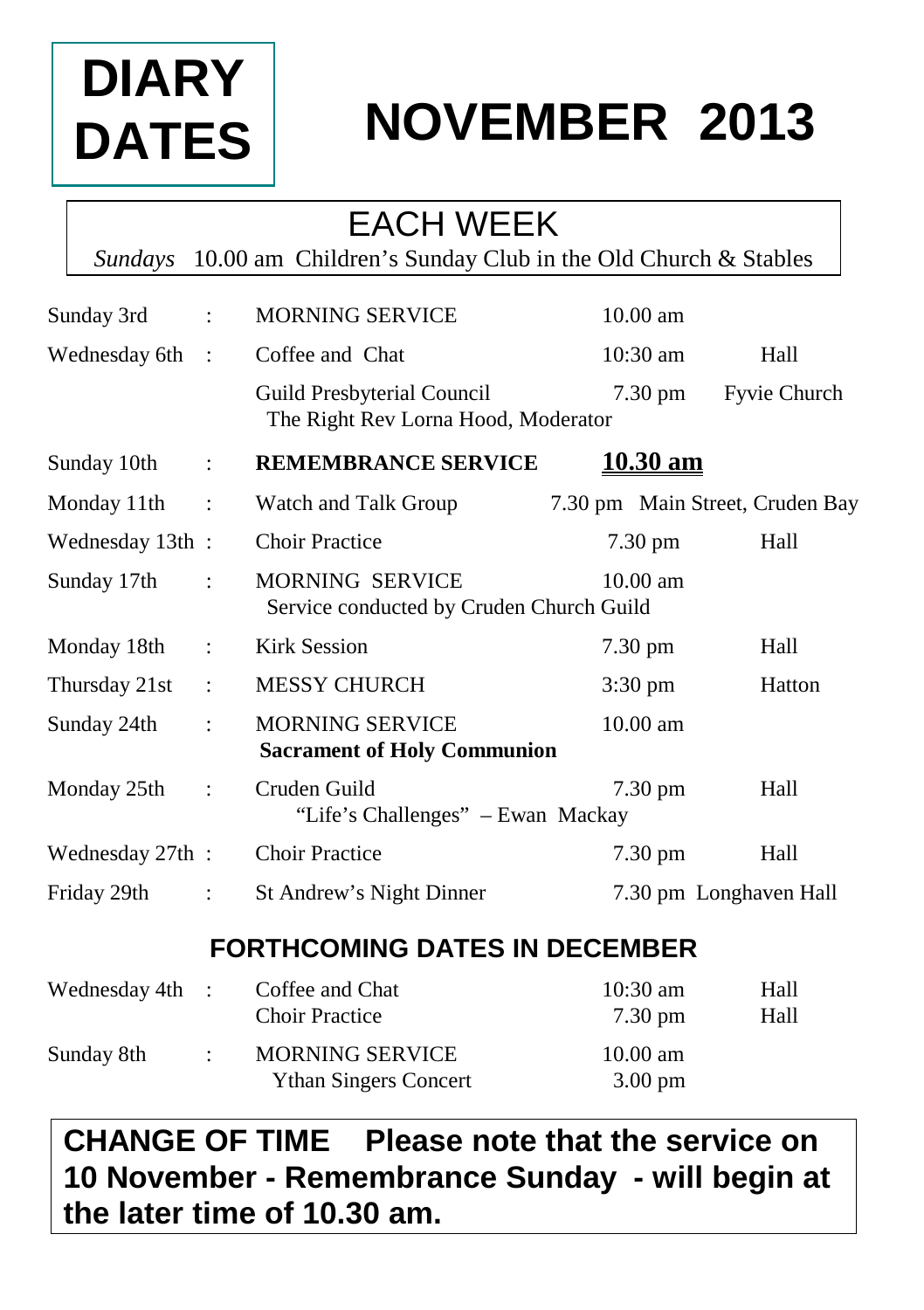# FROM THE MINISTER 20 October 2013

#### Dear Friends

I write this on a Sunday afternoon. This morning I informed the congregation that my hope to retire at the end of January is no longer a hope but is definite. Alison and I have had an offer for a house accepted so, now that we will have a house to go to, I will retire on 31 January 2014. Before starting this Bulletin letter, I emailed letters to the Ministries Council of the Church and also to the Presbytery of Buchan informing them of this fact.

Many of you have known that I wanted to retire early next year but it all depended on purchasing a house since, of course, I had no intention of us being homeless. So you will be glad to know now the uncertainty is gone and that I shall be leaving then.

The next three months will be strange for the two of us as we plan both for leaving Cruden and also for heading for a new home which is near Dunfermline. Please do not ask us where exactly we are going – these details will come in due time when we have got accustomed to the fact that our home will no longer be in the Manse in Hatton.

I am pleased that my last service in Cruden Church will be our Communion service on 26 January but it will be with mixed emotions that I conduct that service. Prior to that much will have to be done to prepare for the time when there will be no Cruden minister and when Cruden Church will be supervised by an Interim Moderator appointed by Presbytery.

The Presbytery Plan allows Cruden Church to look for a new minister but the current shortage of ministers is chronic and many congregations, especially those away from the Central Belt, are having long vacancies, so there should be no assumption that a new minister will be found quickly. We can only pray and hope that it won't be too long.

I would ask for your prayers for Alison and myself as we prepare for such a significant change in our lives

Your friend and minister

Rodges Nailso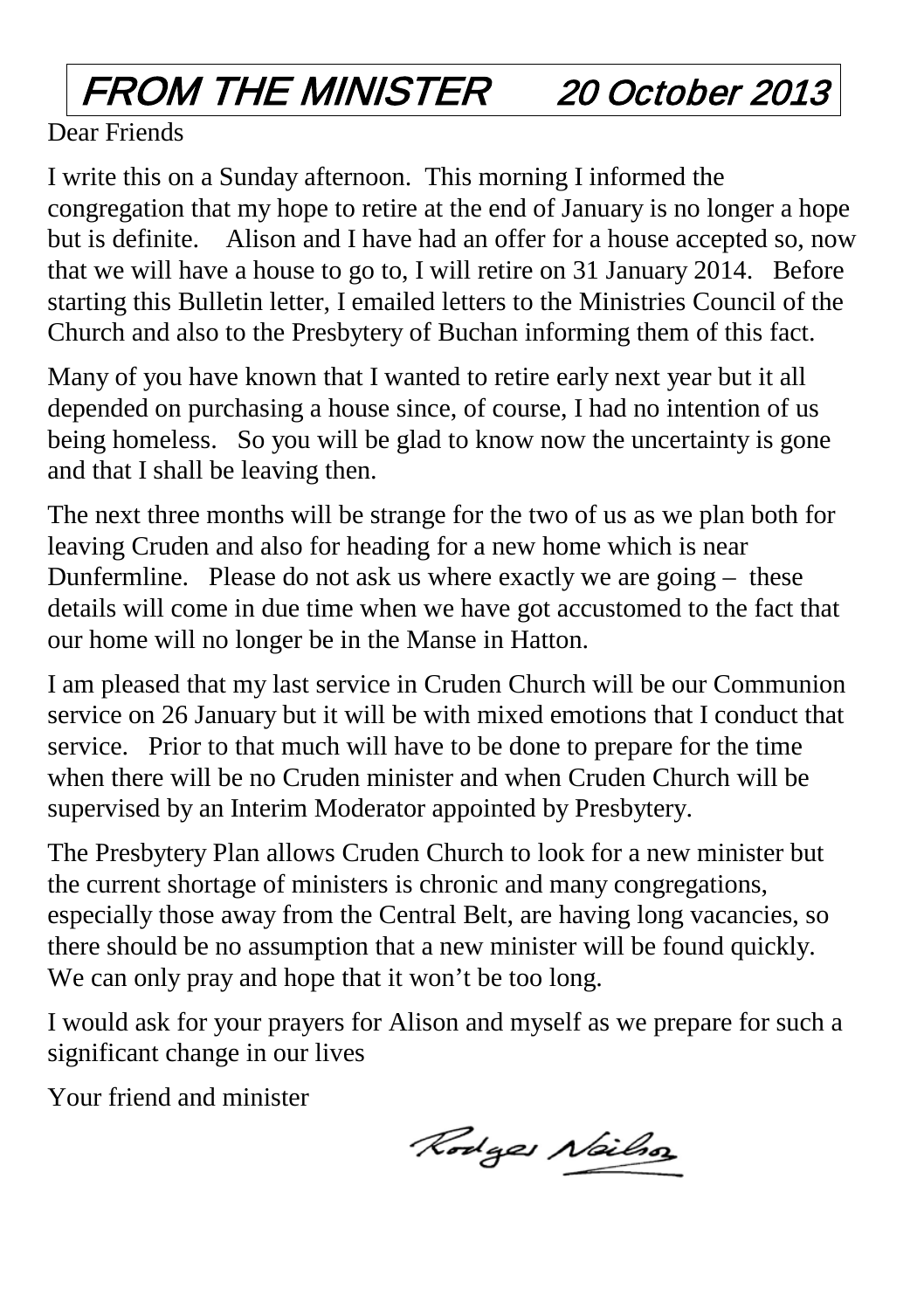#### CHRISTMAS CARDS and 2014 CALENDARS

*If you haven't already seen the calendars for 2014 (with photographs taken by Fred Coutts) and Christmas cards (specially designed by Jim Taylor of Cruden Bay) showing 'The Adoration of the Magi' do come to the Hall after the Service. Calendars are priced at £12, the cards at £3 for 10. Proceeds to the Windows Project.* 

*Enquiries to Beatrice Fawkes 841814*

#### CRUDEN CHURCH CRAFT GROUP

*This group goes from strength to strength as they enjoy their fortnightly Tuesday afternoons. As you can see from the picture on the front cover of the Bulletin, the Hall is a buzz of activity as they sit round the tables with their knitting and crocheting.*

**NOVEMBER DATES ARE 5th and 19th**



### HOME COMMUNION

The minister is always willing to visit those unable to get to church to offer them Holy Communion. He intends doing this in the last week of November. Anyone wishing to avail themself of this opportunity should contact their elder or the minister.

#### VISIT BY THE MODERATOR

The Moderator of the General Assembly, the Right Reverend Lorna Hood is visiting the Presbytery of Buchan from 2 to 10 November. Cruden Church members have a chance to attend a Panel Night (chaired by the Rev Rodger Neilson) and Concert in Fraserburgh West Church on Sunday, November and also a Songs of Praise a week later in Banff Church. Both these evenings commence at 7.30 pm.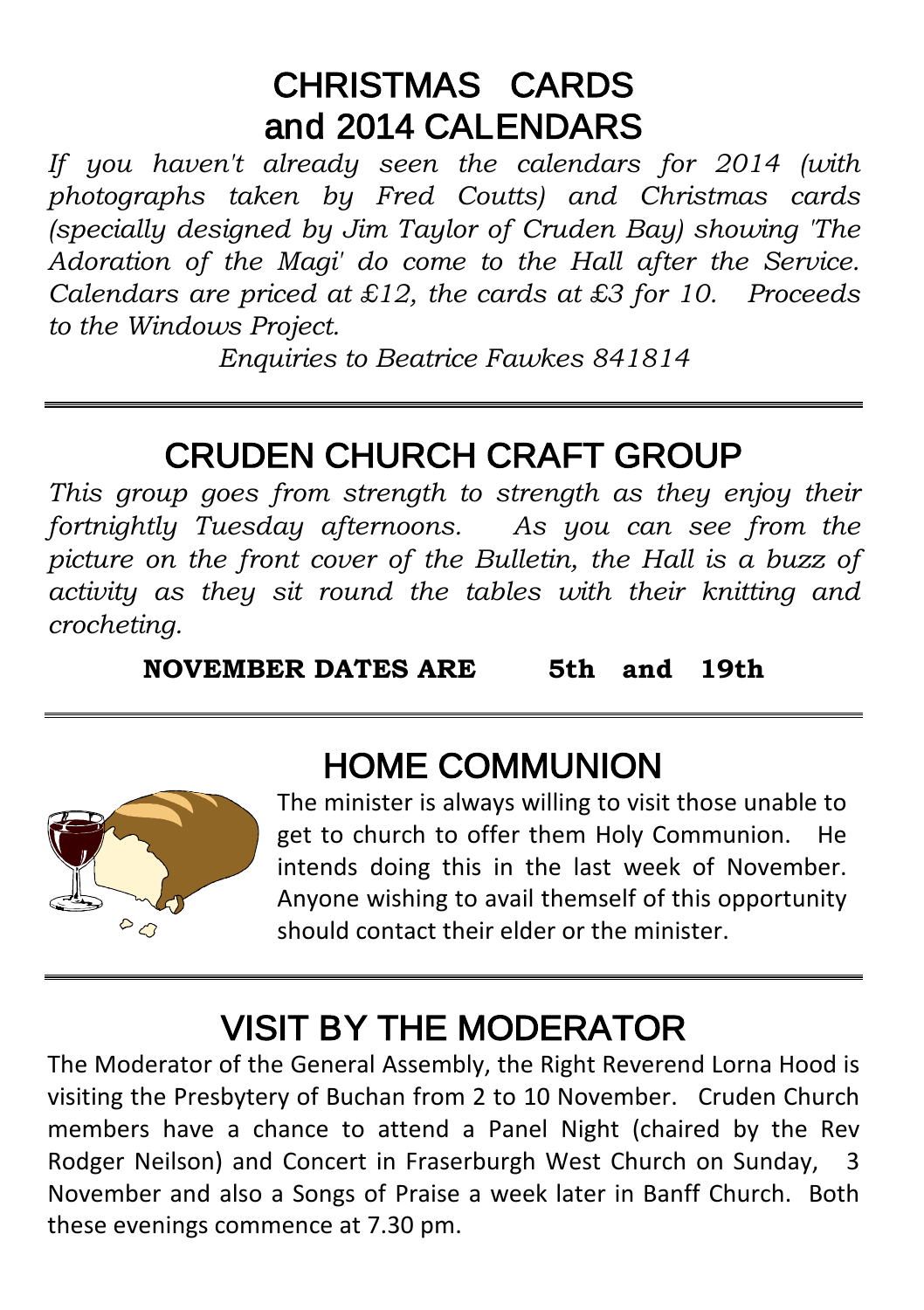### *ST ANDREW'S NIGHT*

*LONGHAVEN PUBLIC HALL Friday 29 November 2013 7 pm for 7.30 pm* 

*Ticket £12.00 three course meal and coffee Raffle Entertainment*

For further details, contact Betty Forrester, telephone 841205.

#### POPPY SCOTLAND

Founded by Field Marshal Earl Haig, Commander-in-Chief of the British Army and established in 1921 as The Earl Haig Fund Scotland the current name and logo was introduced in 2006 to reflect the revised fundraising activities and charitable services work. In June 2011 Poppy Scotland merged with their sister charity The Royal British Legion (TRBL), which operates in England, Wales and Northern Ireland, to form the largest charity group supporting the Armed Forces community across the whole of the UK. *On Remembrance Sunday, opportunity will be given to the congregation to donate to this Fund*

#### CRUDEN CONNECTION

Sometime last year someone handed in to the Manse a cutting from Australia's Sydney Morning Herald. The newspaper extract was actually the obituary of Dame Elizabeth Murdoch who died in 2012 at the ripe old age of 103. She had married Sir Keith Murdoch who was 24 years older than her and outlived him by 60 years! Their son, Rupert Murdoch, built on his legacy as a press baron, not only in his native Australia but around the world.

Her wedding was conducted on 6 June 1928 by Keith's father, the Reverend Patrick Murdoch who had been minister of Cruden Free Church until 1885 just before the present Hatton church building was opened for worship. Of course, there is no one around now who will remember the Rev Patrick Murdoch but a good number of Hatton folk will remember the Manse he stayed in for it was not demolished until 1958.

On being married, the new Mrs Murdoch moved to a farm south east of Melbourne and it was renamed Cruden Farm. After her husband's death in 1952, Dame Elizabeth built up a magnificent reputation as a generous benefactor of many good causes.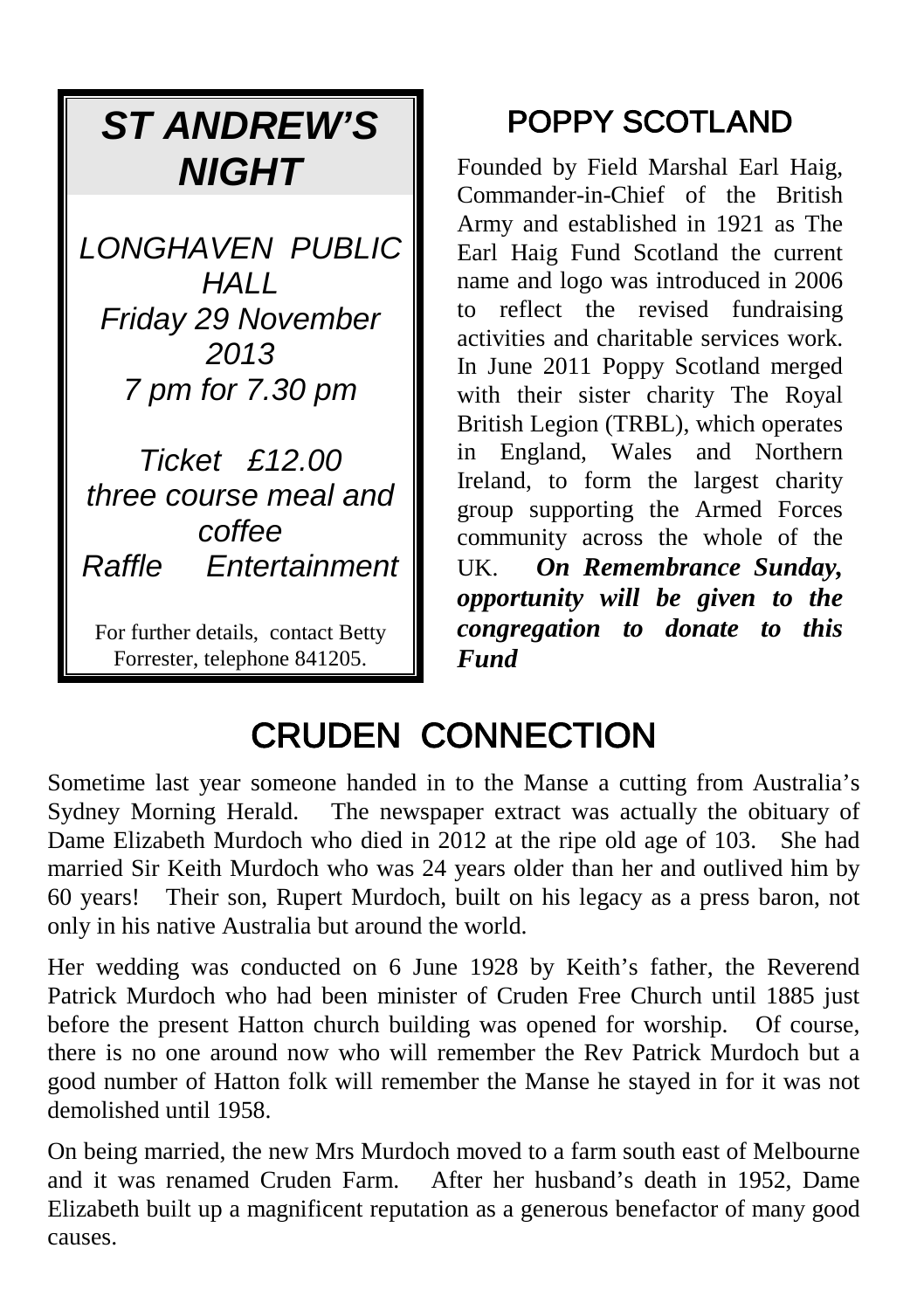

#### **IN NOVEMBER'S ISSUE**

**'We Shall Not Forget'** Remembrance reflection by the Rev John Chalmers, two and a half years after his son was injured in Afghanistan.

Jackie Macadam meets the Church of Scotland minister who helps injured service personnel look to the future.

**Guild urged to 'keep taking risks**' Lynne McNeil reports from the 2013 annual meeting of the Church of Scotland Guild.

**Who is my Neighbour?** The Very Rev Dr Sheilagh Kesting reports on new insights from a study of ecumenical activity

**The God Question** Lynne McNeil learns more about a new resource in the science v faith debate

**'A God Thing'** Thomas Baldwin meets the Christian writer and actor Abby Guinness

**A Fife Success** John R Hume focuses on a new church in Dunfermline

**Changing Church** Thomas Baldwin discovers a Dundee congregation reaching out and serving the local community

**The Church of the Night** Elizabeth White and Jenny Williams report on the progress of NiteKirk in Edinburgh

Plus news, letters, reviews and crosswords – all for just £2. *If you would like to read Life & Work, the magazine of the Church of Scotland, contact Isobel Young on 01779 812360*

#### **NOTHING!**

**NOTHING has 7 letters. NOTHING preceded God. NOTHING is greater than God. NOTHING is more Evil than the devil. All poor people have NOTHING. Wealthy people need NOTHING. If you eat NOTHING, you will die.**

**This is the answer to the puzzle in last month's Bulletin and only 4 people contacted the minister with the correct answer and only 1 of those expressed a willingness to accept the unusual prize of doing the Bible readings on a Sunday at the beginning of December. Well done, Joyce Walker of Links View Cruden Bay!**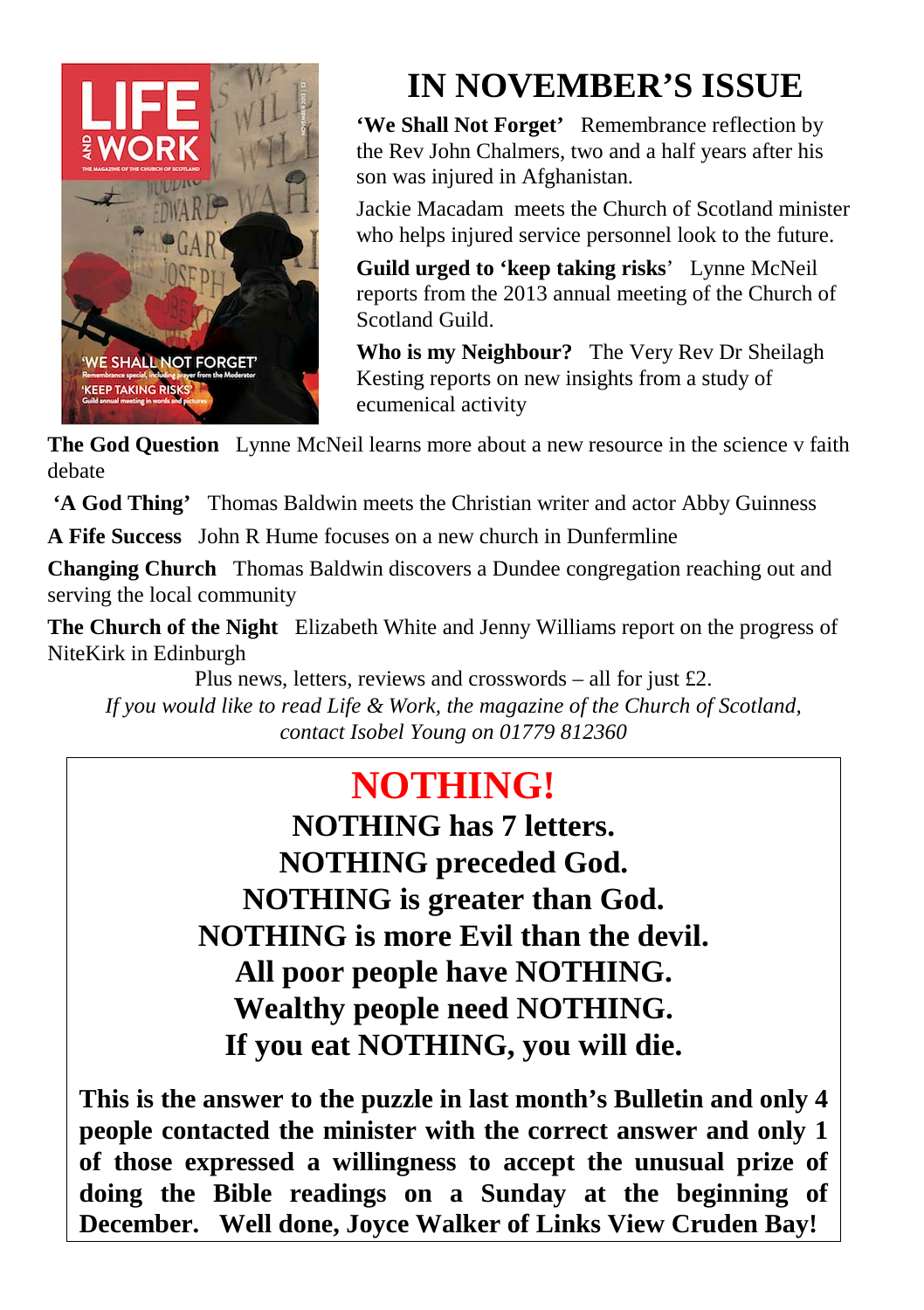

to **Mr & Mrs Alexander Ritchie, "Coire Cas", 13 Hobshill Place, Hatton** who will be celebrating their Diamond Wedding this month.

to **Mr & Mrs Sandy Beedie, 37 Manse Road, Hatton** who will be celebrating their Golden Wedding this month.

The minister would welcome, in writing please, any news for this feature in the Bulletin. He feels that it should not simply be a list of anniversaries and birthdays.

# Watch and Talk Group -14 October

We watched an excellent DVD on Monday 14 October entitled "David Suchet. In the Steps of Paul" Beautifully filmed, it has taught us a lot about Paul's childhood in Tarsus, modern- day Turkey, of how he became a Roman citizen and of his education in Greek Philosophy.

As a Pharisee in Rome, he ardently defended the importance of Jewish law and viewed the faith in Jesus as a threat, until his conversion on the road to Damascus. Travelling thousands of miles on foot along the Roman roads, and working as a tent maker to earn his keep, he was instrumental in spreading the Christian faith throughout Asia Minor to both Gentiles and Jews. He met violent opposition from cities where pagan worship predominated but was welcomed in the homes of villagers, teaching as he did, the importance of tolerance and peaceful living.

A man of contrasts strong and energetic, but also he could be gentle and humble.

We enjoyed learning of Paul so much that we decided to change our programme and view the second "David Suchet. In the steps of Paul" at our next meeting on Monday 11 November.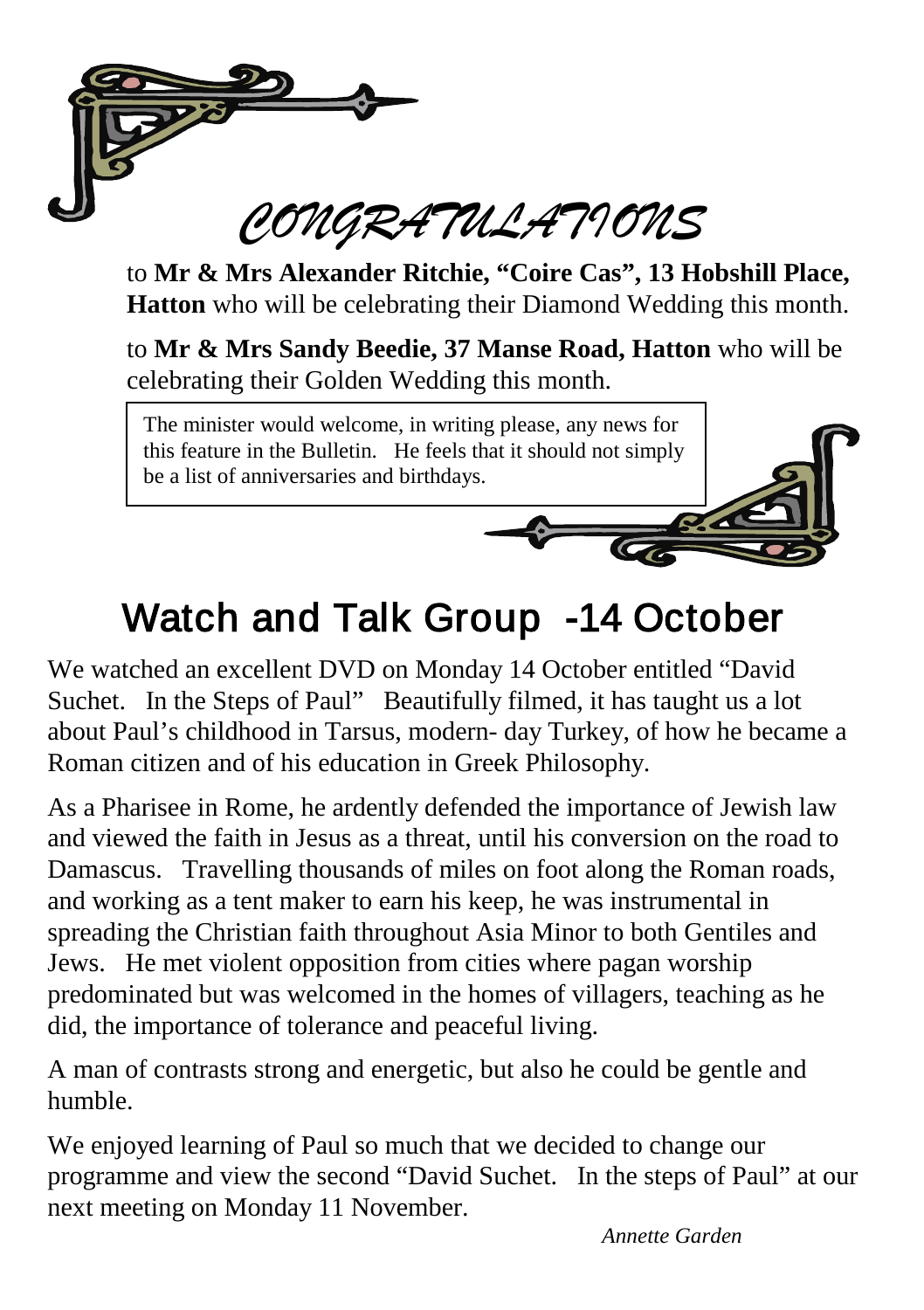# GOD AND THE SUBURBANITES

#### *A Heavenly Conversation between God and St Francis*

**GOD**: St. Francis, you know all about gardens and nature. What in the world is going on down there in the USA? What happened to the dandelions, violets, thistle and stuff I started eons ago? I had a perfect, no-maintenance garden plan. Those plants grow in any type of soil, withstand drought and multiply with abandon. The nectar from the long lasting blossoms attracts butterflies, honeybees and flocks of songbirds. I expected to see a vast garden of colours by now. But all I see are these green rectangles.

**ST. FRANCIS**: It's the tribes that settled there, Lord. The Suburbanites. They started calling your flowers weeds and went to great lengths to kill them and replace them with grass.

**GOD**: Grass? But it's so boring. It's not colourful. It doesn't attract butterflies, birds and bees, only grubs and sod worms. It's temperamental with temperatures. Do these Suburbanites really want all that grass growing there?

**ST. FRANCIS**: Apparently so, Lord. They go to great pains to grow it and keep it green. They begin each spring by fertilizing grass and poisoning any other plant that crops up in the lawn.

**GOD**: The spring rains and warm weather probably make grass grow really fast. That must make the Suburbanites happy.

**ST. FRANCIS**: Apparently not, Lord. As soon as it grows a little, they cut it, sometimes twice a week.

**GOD**: They cut it? Do they then bale it like hay?

**ST. FRANCIS**: Not exactly Lord. Most of them rake it up and put it in bags.

**GOD**: They bag it? Why? Is it a cash crop? Do they sell it?

**ST. FRANCIS:** No, sir -- just the opposite. They pay to throw it away.

**GOD**: Now, let me get this straight. They fertilize grass so it will grow. And when it does grow, they cut it off and pay to throw it away?

**ST. FRANCIS**: Yes, sir.

**GOD**: These Suburbanites must be relieved in the summer when we cut back on the rain and turn up the heat. That surely slows the growth and saves them a lot of work.

**ST. FRANCIS**: You aren't going to believe this, Lord. When the grass stops growing so fast, they drag out hoses and pay more money to water it so they can continue to mow it and pay to get rid of it.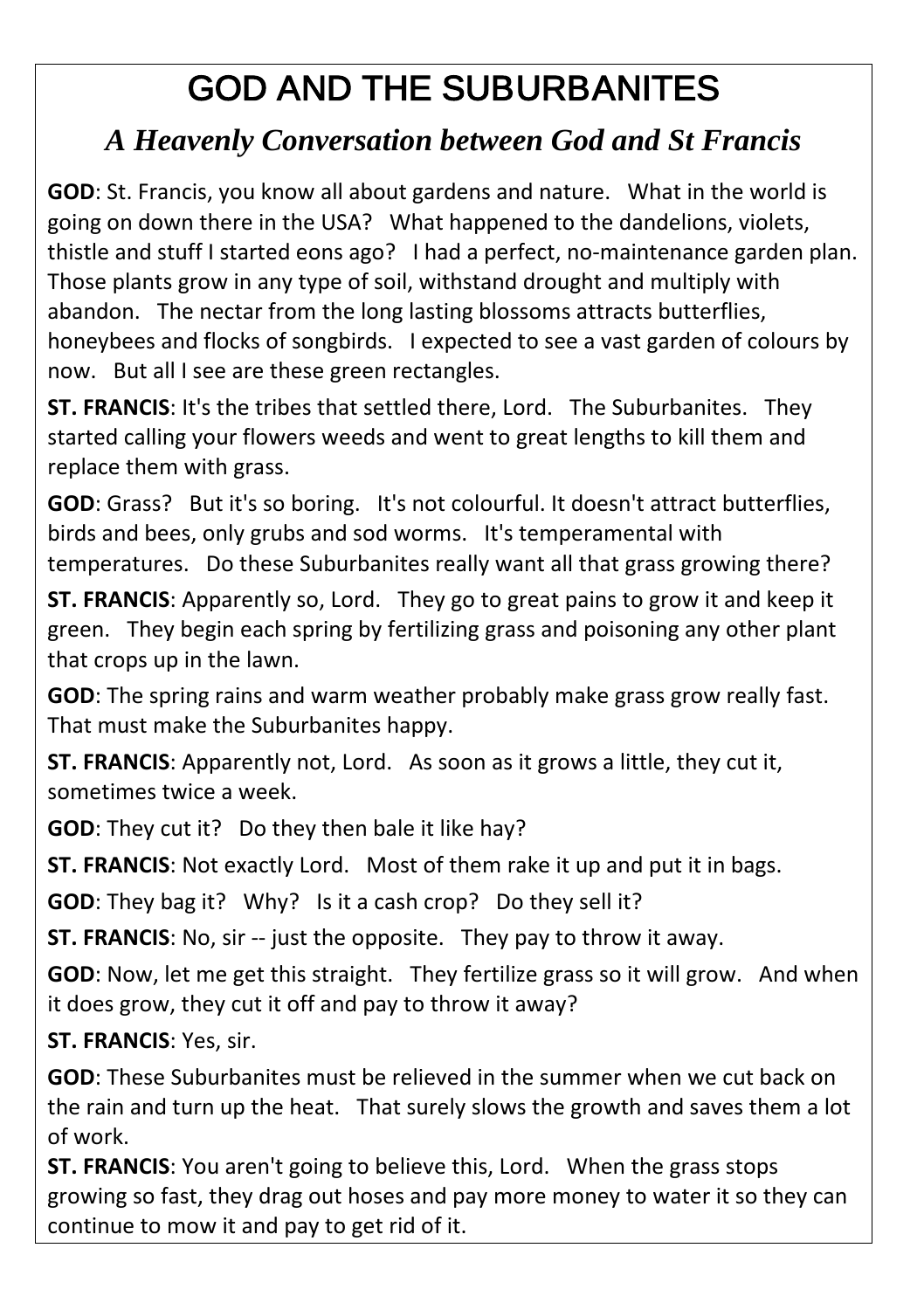**GOD**: What nonsense. At least they kept some of the trees. That was a sheer stoke of genius, if I do say so myself. The trees grow leaves in the spring to provide beauty and shade in the summer. In the autumn they fall to the ground and form a natural blanket to keep moisture in the soil and protect the trees and bushes. Plus, as they rot, the leaves form compost to enhance the soil. It's a natural circle of life.

**ST. FRANCIS**: You'd better sit down, Lord. The Suburbanites have drawn a new circle. As soon as the leaves fall, they rake them into great piles and pay to have them hauled away.

**GOD**: No! What do they do to protect the shrub and tree roots in the winter and to keep the soil moist and loose?

**ST. FRANCIS**: After throwing away the leaves, they go out and buy something which they call mulch. They haul it home and spread it around in place of the leaves.

**GOD**: And where do they get this mulch?

**ST. FRANCIS**: They cut down trees and grind them up to make the mulch.

**GOD**: Enough! I don't want to think about this anymore. St. Catherine, you're in charge of the arts. What movie have you scheduled for us tonight?

**ST. CATHERINE:** Dumb and Dumber, Lord. It's a real stupid movie about.....

**GOD**: Never mind, I think I just heard the whole story from St. Francis.

## CAKE AND CANDY AND GALAS

The following amounts have been banked this year as a result of Cake & Candy stalls plus serving teas at Hatton gala.

| June      | Cruden Bay Gala        | £425   |
|-----------|------------------------|--------|
| August    | <b>Stall at Church</b> | £166   |
| September | <b>Stall at Church</b> | £320   |
| September | <b>Hatton Gala</b>     | £364   |
|           | Total                  | £1,275 |

**Warm thanks to ALL who made a contribution, in any way and in particular to Beatrice Fawkes, for all her organisation.**

Mary Bratton would wish to thank all her helpers and everyone who supported her Macmillan Coffee Day. A magnificent £1,452 was raised. Well done, Mary.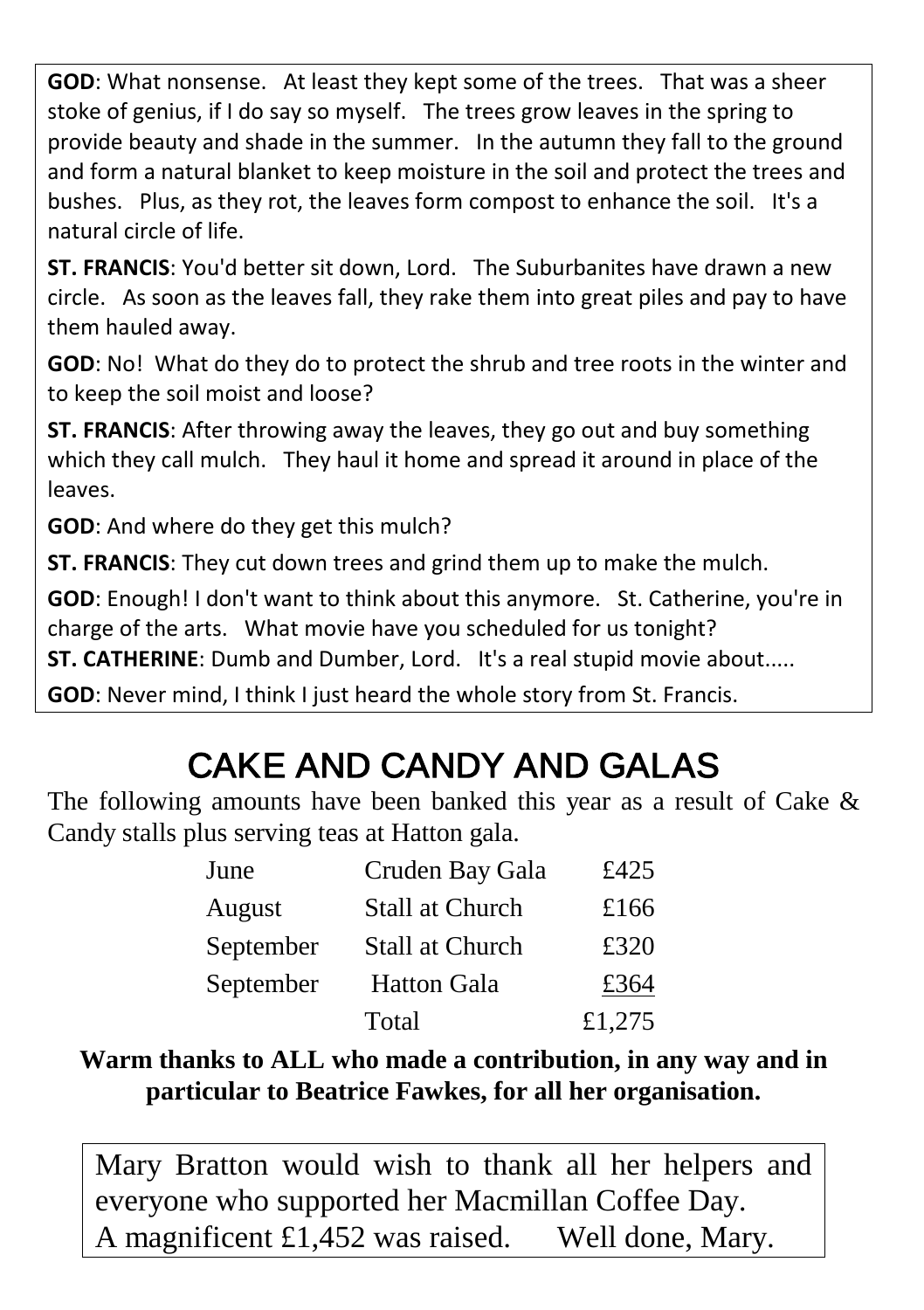# PARISH REGISTER

\*denotes member

#### **DEATH**

Mrs Heather Ratcliffe, 21 Cantlay Court, Cruden Bay.

#### **WEDDING**

#### **5 October**

Scott Gibson, Craigmill, Maud & Lynne Cumming, Tillydesk, Ellon



**Duty Elders** Kathleen Clark, Adrian Smith, Annette Garden, Betty Smith, Jim MacDonald, Peter Slamaker, Robert Petticrew, Irene Will, Muriel Cantlay, Betty Forrester.

## 2014 FLOWER CALENDAR



Calendar for the Old Church will now be found on the notice board at the Church and members are invited to add their name beside any date on which they would wish to place flowers on the communion table. The gift of such flowers is always greatly appreciated. In particular, it is hoped that the early months of next year will soon be filled up.

THE NEXT ISSUE OF THE BULLETIN WILL COME OUT ON **24 NOVEMBER**. Copy for inclusion to be handed in to the Manse as soon as possible.

#### **CHANGE OF HYMNBOOK FROM 3 NOVEMBER WE SHALL USE CH4**